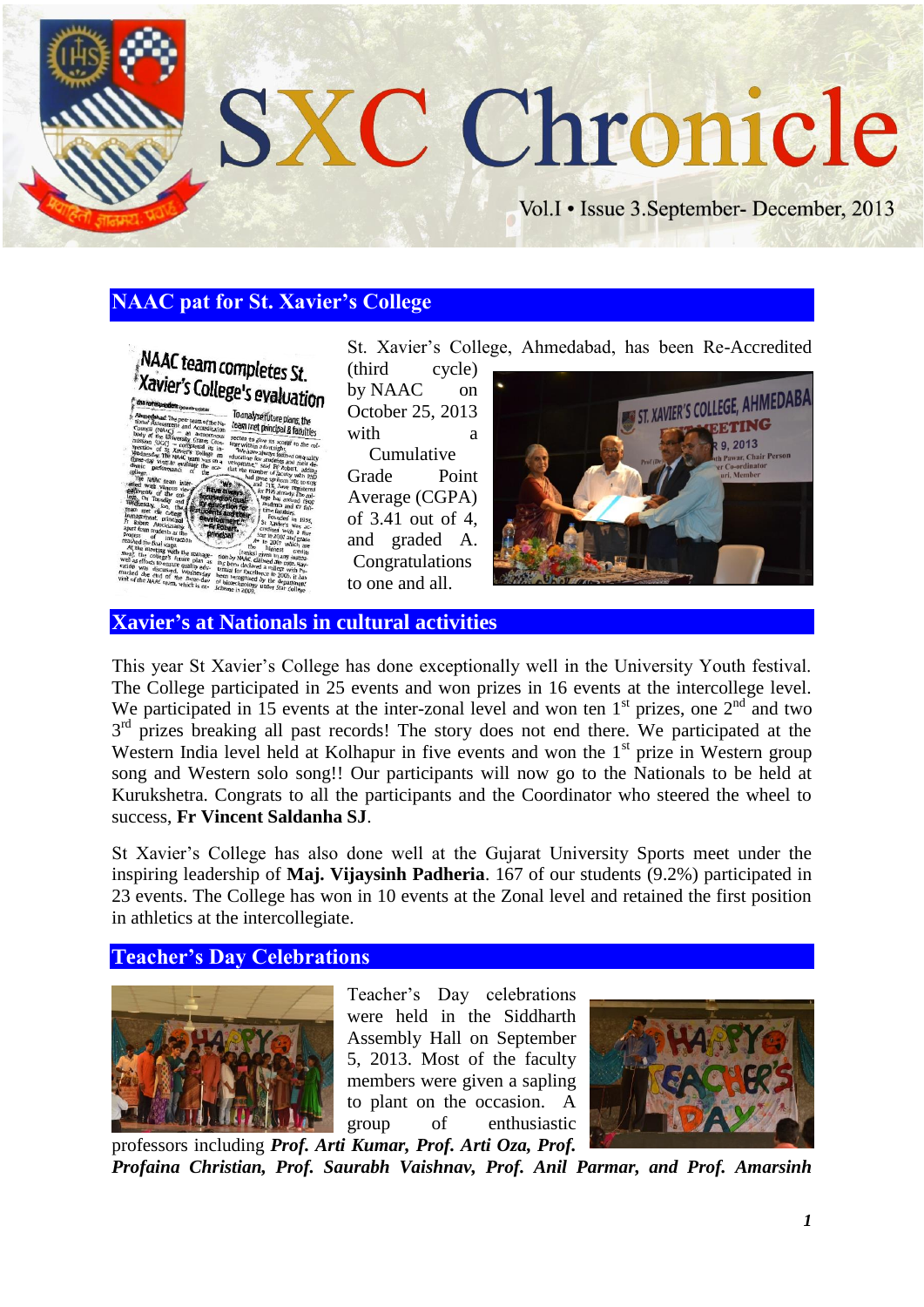*Vasava* performed a role reversed play on 'college students'. Also *Prof. Rajesh Iyer* and *Prof. Ishwar Mehra, Dr Shuchita Mehta, Prof Sanjay Patel etc.* were seen enthralling the audience.

## **Women's cell shines**



The Women's Cell of our College, under the leadership of **Dr. Khushnuma Banaji**, has been organising some wonderful activities in the recent past. It organized a poster making competition on 'Save the Girl Child' on September 6, 2013. Seventeen students participated and the winners were: *Koma Bavda, FYBSc (1st ), Riddhi Shah, SYBA (2nd), Steven Mao and Kanisha Pathak,TYBA (3rd).* 

A street play in Hindi, 'Beti Bachao', was held at Open Air Theatre on September 7, 2013. The play had *Ruhan Mansuri* and *Siddharth Iyer* from TYBA; *Twisha Thakor***,** *Yatri Ajabia, Priya Ashokan* and *Davla Celine* from SYBA as performers. It was directed by *Ruhan Mansuri* and scripted by *Munzerin Qureshi* and *Jessica Jose* (SYBA).



## **Seminars**

An interactive discourse was organized by the department of Biochemistry on 'Nutrition and Good health' for the students of Biochemistry. Mr Dennis Ghoghara was the resource person. Over 40 students participated. The talk focused on the need to eat healthy food to perform better in academics as well as in other activities.



The department of Physics organized a seminar on 'Excitement of research in basic science'. The main speaker Dr. D.K. Srivastava highlighted on the reward and excitement of carrying out research in Science.

## **Workshops**



Analysis of PGOP with **Sr. Mary** and core faculty group members on 12th October 2013. The faculty members said that they have been inspired to improve their quality of relationship with family, friends and students.

A staff workshop on Transformative work space was organized by the campus ministry on October 19. The resource person was Mr Neerad Trivedi from Chennai. The workshop focused on how to make a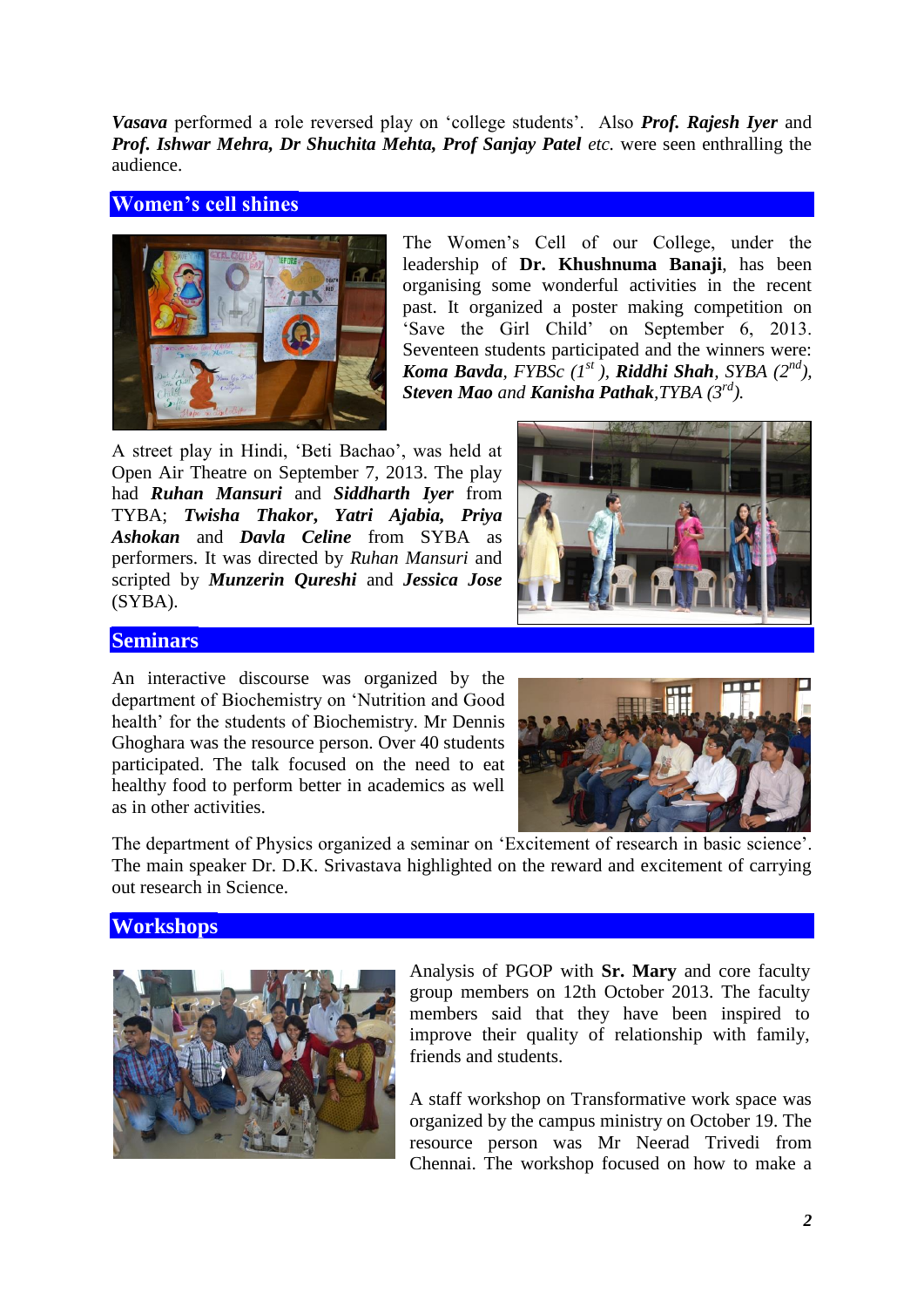mark at our work place through our total involvement and ownership. Mr Neerad led the entire group through a process of involvement which culminated in an on the spot music compilation competition.

## **Recognitions**

**Dr. T C Pandya** and **Dr. Mrudul Gadhvi** are recognized as Ph. D. guides by Indian Institute of Teacher's Education, Gandhinagar.

**Fr. Francis Parmar SJ**, former principal of St Xavier's College, is the Provincial of Gujarat. Fr Francis played a pivotal role in the NAAC accreditation not only in the first two cycles, but also in the third. His love for Xavier's is deeply rooted as can be seen in his enthusiasm to take part in other activities of the College as well. We congratulate him and wish him all success in this new responsibility.

St Xavier's College has a new Rector, **Fr Lancelot D'Cruz SJ**. All the best for an eventful tenure.

**Dr A P Patel** and **Dr T C Pandya** continue to win prizes at the national level in Physics competitions. Recently, they won the first and second awards in 'Experiment in Physics' by NCIEP 2013 held during 28<sup>th</sup> Annual convention of Indian Physics Teacher's at Calcutta. Salute to their untiring spirit. May our younger faculty draw inspiration from this batch of stalwarts.

**Siddharth Iyer** of TYBA had the privilege of meeting Oscar winning musician *A.R. Rahman* on October 26, 2013 during a press conference. He also called upon Hon'ble Governor of Gujarat *Dr. Kamla Beniwal* at Rajbhavan on November 07, 2013: He also met the Hon'ble Prime Minister of India *Dr. Manmohan Singh* and former IPS officer *Dr. Kiran Bedi* at New Delhi on December 07, 2013. He presented portraits to each dignitary.



**Ankita Patel**, a TY student of Biotechnology has been selected as a student partner at *Gate to Biotechnology Industry Organizations & Foundations in India (G-BioFin)* for St. Xavier's College, Ahmedabad. She will be inspiring youngsters and spreading awareness around the globe about Biotechnology.

# **ISON comes to Xavier's**

A programme to watch Comet ISON was arranged at St. Xavier's College campus on November 24, 2013. Prof. Brijmohan Thakore and Shri Dhanjay Raval were invited to motivate our students. A large number of students and sky gazers took advantage of this unique opportunity.

## **Tours and Visits**

A group of enthusiastic students from the department of



Gujarati organized a study tour to Lothal to study about the Harappan civilization in Gujarat. The mentor of the team was **Prof Puranshinh Macwana** who explained to the group the nuances of the civilization. The group returned with enthusiasm to preserve our old heritage.